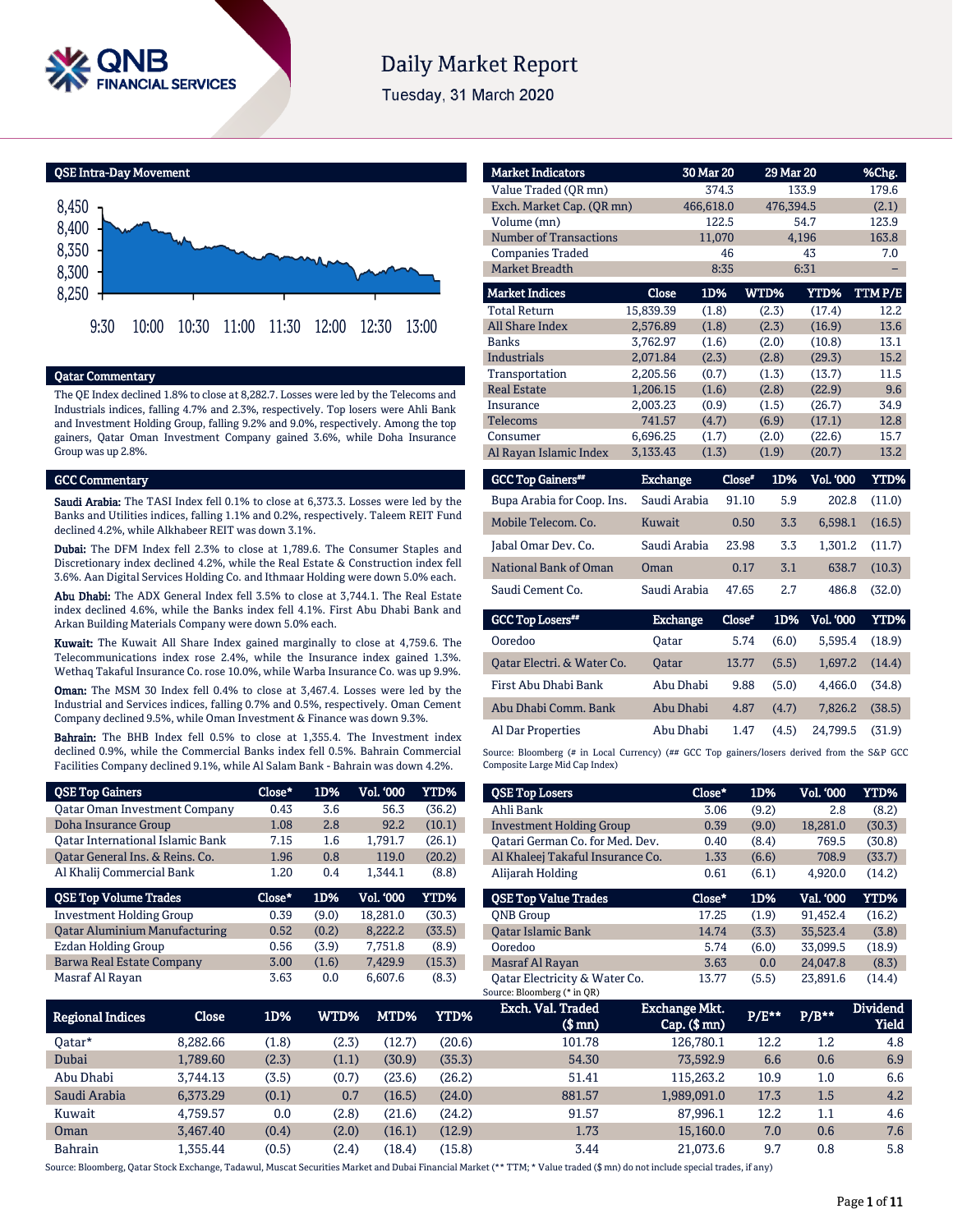# Qatar Market Commentary

- The QE Index declined 1.8% to close at 8,282.7. The Telecoms and Industrials indices led the losses. The index fell on the back of selling pressure from non-Qatari shareholders despite buying support from Qatari and GCC shareholders.
- Ahli Bank and Investment Holding Group were the top losers, falling 9.2% and 9.0%, respectively. Among the top gainers, Qatar Oman Investment Company gained 3.6%, while Doha Insurance Group was up 2.8%.
- Volume of shares traded on Monday rose by 123.9% to 122.5mn from 54.7mn on Sunday. Further, as compared to the 30-day moving average of 121.9mn, volume for the day was 0.5% higher. Investment Holding Group and Qatar Aluminium Manufacturing Company were the most active stocks, contributing 14.9% and 6.7% to the total volume, respectively.

| <b>Overall Activity</b>    | Buy %* | Sell %* | Net (QR)          |
|----------------------------|--------|---------|-------------------|
| Oatari Individuals         | 20.99% | 15.28%  | 21.370.115.42     |
| <b>Oatari Institutions</b> | 21.77% | 23.83%  | (7,689,769.78)    |
| Oatari                     | 42.76% | 39.11%  | 13,680,345.63     |
| <b>GCC</b> Individuals     | 0.93%  | 0.80%   | 489,352.98        |
| <b>GCC</b> Institutions    | 0.93%  | 0.60%   | 1,236,481.57      |
| <b>GCC</b>                 | 1.86%  | 1.40%   | 1,725,834.54      |
| Non-Oatari Individuals     | 8.69%  | 6.97%   | 6.432.666.85      |
| Non-Qatari Institutions    | 46.69% | 52.53%  | (21,838,847.03)   |
| Non-Oatari                 | 55.38% | 59.50%  | (15, 406, 180.17) |

Source: Qatar Stock Exchange (\*as a % of traded value)

# Earnings Releases, Global Economic Data and Earnings Calendar

#### Earnings Releases

| -----------------                                                                                                                                       |               |            |                          |                 |                                        |                 |                                    |                 |
|---------------------------------------------------------------------------------------------------------------------------------------------------------|---------------|------------|--------------------------|-----------------|----------------------------------------|-----------------|------------------------------------|-----------------|
| <b>Company</b>                                                                                                                                          | <b>Market</b> | Currency   | Revenue (mn)<br>4Q2019   | % Change<br>YoY | <b>Operating Profit</b><br>(mn) 4Q2019 | % Change<br>YoY | <b>Net Profit</b><br>$(mn)$ 4Q2019 | % Change<br>YoY |
| Filing & Packing Materials<br>Manufacturing Co.*                                                                                                        | Saudi Arabia  | <b>SR</b>  | 164.1                    | 0.4%            | (23.9)                                 | N/A             | (22.3)                             | N/A             |
| Saudi Arabian Amiantit Co.*                                                                                                                             | Saudi Arabia  | <b>SR</b>  | 780.4                    | $-17.6%$        | (247.5)                                | N/A             | (338.5)                            | N/A             |
| Emaar Development*                                                                                                                                      | Dubai         | <b>AED</b> | 12.746.1                 | $-17.4%$        |                                        |                 | 2,700.1                            | $-30.8%$        |
| Emaar Malls*                                                                                                                                            | Dubai         | <b>AED</b> | 4,673.0                  | 5.1%            | 2,462.1                                | 3.1%            | 2,285.6                            | 2.5%            |
| Emaar Properties*                                                                                                                                       | Dubai         | <b>AED</b> | 24,585.9                 | $-4.3%$         | -                                      | $\qquad \qquad$ | 6,200.0                            | 1.0%            |
| Amlak Finance*                                                                                                                                          | Dubai         | <b>AED</b> | -                        | -               | -                                      | -               | (321.5)                            | N/A             |
| Abu Dhabi National Co. for Building<br>Materials*                                                                                                       | Abu Dhabi     | <b>AED</b> | 58,071.9                 | $-22.9%$        |                                        |                 | (63.2)                             | N/A             |
| Abu Dhabi Ship Building Co.*                                                                                                                            | Abu Dhabi     | <b>AED</b> | 319.7                    | $-29.5%$        | -                                      | -               | (3.8)                              | N/A             |
| Manazel*                                                                                                                                                | Abu Dhabi     | <b>AED</b> | 946.8                    | 17.0%           | -                                      | $\qquad \qquad$ | 240.6                              | 4.3%            |
| National Takaful Company*                                                                                                                               | Abu Dhabi     | <b>AED</b> | $\overline{\phantom{0}}$ | -               | -                                      | -               | 13.1                               | 38.5%           |
| Ras Al Khaimah Cement Co.*                                                                                                                              | Abu Dhabi     | <b>AED</b> | 181.7                    | $-20.7%$        | (54.9)                                 | N/A             | (55.7)                             | N/A             |
| $\alpha$ , $\alpha$ , $\alpha$ , $\alpha$ , $\alpha$ , $\alpha$ , $\alpha$ , $\alpha$ , $\alpha$ , $\alpha$ , $\alpha$ , $\alpha$ , $\alpha$ , $\alpha$ |               |            |                          |                 |                                        |                 |                                    |                 |

Source: Company data, DFM, ADX, MSM, TASI, BHB. (\*Financial for FY2019)

## Global Economic Data

| Date  | <b>Market</b> | Source                                   | <b>Indicator</b>             | Period | <b>Actual</b> | <b>Consensus</b> | <b>Previous</b> |
|-------|---------------|------------------------------------------|------------------------------|--------|---------------|------------------|-----------------|
| 03/30 | UK            | Bank of England                          | Mortgage Approvals           | Feb    | 73.5k         | 68.5k            | 71.3k           |
| 03/30 | <b>UK</b>     | <b>Bank of England</b>                   | Money Supply M4 MoM          | Feb    | 0.3%          | -                | 0.7%            |
| 03/30 | UK            | Bank of England                          | M4 Money Supply YoY          | Feb    | 4.9%          | -                | 4.7%            |
| 03/30 | <b>EU</b>     | <b>European Commission</b>               | <b>Economic Confidence</b>   | Mar    | 94.5          | 91.6             | 103.4           |
| 03/30 | EU            | <b>European Commission</b>               | <b>Industrial Confidence</b> | Mar    | $-10.8$       | $-12.6$          | $-6.2$          |
| 03/30 | <b>EU</b>     | <b>European Commission</b>               | Services Confidence          | Mar    | $-2.2$        | $-5.0$           | 11.1            |
| 03/30 | EU            | <b>European Commission</b>               | Consumer Confidence          | Mar    | $-11.6$       | -                | $-11.6$         |
| 03/30 | Germany       | <b>German Federal Statistical Office</b> | <b>CPI MoM</b>               | Mar    | 0.1%          | 0.0%             | 0.4%            |
| 03/30 | Germanv       | <b>German Federal Statistical Office</b> | <b>CPI YoY</b>               | Mar    | 1.4%          | 1.3%             | 1.7%            |

Source: Bloomberg (s.a. = seasonally adjusted; n.s.a. = non-seasonally adjusted; w.d.a. = working day adjusted)

## Earnings Calendar

| <b>Tickers</b> | <b>Company Name</b>           | Date of reporting 1Q2020 results | No. of days remaining | <b>Status</b> |
|----------------|-------------------------------|----------------------------------|-----------------------|---------------|
| <b>OIBK</b>    | <b>Oatar Islamic Bank</b>     | 15-Apr-20                        | 15                    | Due           |
| <b>KCBK</b>    | Al Khalij Commercial Bank     | $15$ -Apr-20                     | 15                    | Due           |
| <b>OFLS</b>    | <b>Qatar Fuel Company</b>     | 15-Apr-20                        | 15                    | Due           |
| QIGD           | <b>Oatari Investors Group</b> | 19-Apr-20                        | 19                    | Due           |
| <b>ABOK</b>    | Ahli Bank                     | 20-Apr-20                        | 20                    | Due           |
| <b>UDCD</b>    | United Development Company    | 22-Apr-20                        | 22                    | Due           |
| <b>DHBK</b>    | Doha Bank                     | 22-Apr-20                        | 22                    | Due           |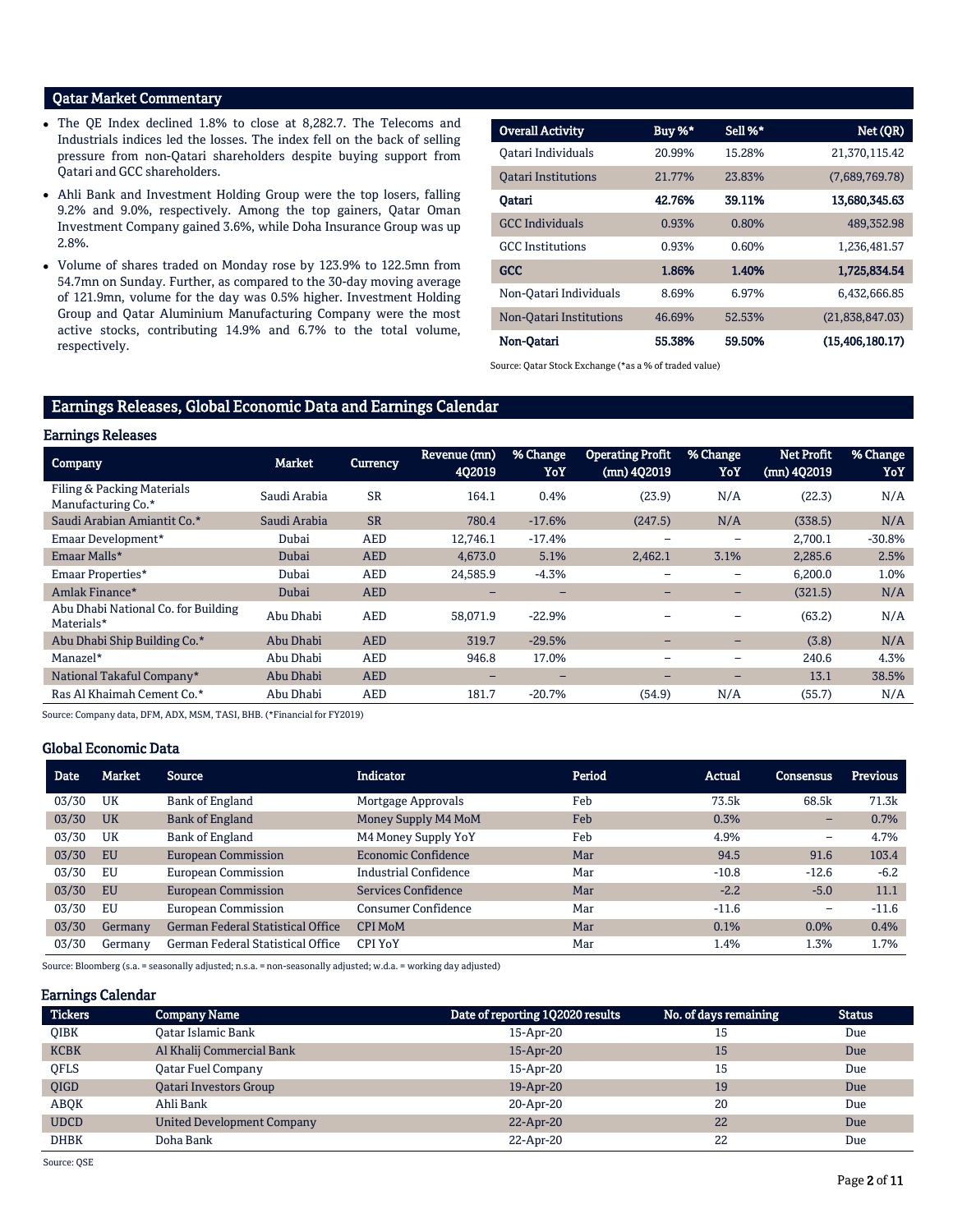# News

- Qatar
- ERES reports net loss of QR199.9mn in 4Q2019 Ezdan Holding Group (ERES) reported net loss of QR199.9mn in 4Q2019 as compared to net loss of QR29.7mn in 4Q2018 and net profit of QR88.5mn in 3Q2019.The company's rental income came in at QR305.2mn in 4Q2019, which represents a decrease of 1.8% YoY (-2.6% QoQ). In FY2019, ERES posted net profit of QR309.29mn compared to net profit amounting to QR433.75mn for year ended December 31, 2018. EPS amounted to QR0.012 in FY2019 as compared to QR0.016 in FY2018. The Board of Directors has proposed no dividends for the financial year ended December 31, 2019. The proposed will be submitted for approval at the Annual General Assembly meeting. In addition, ERES announced that Investors Relation conference call will be held on March 31, 2020 at 1:30 pm to discuss financial results for the year ended December 31, 2019. (QSE, Company Press Release)
- QE Index, QE Al Rayan Islamic Index and QE All Share constituents as of April 1, 2020 – The Market Notice dated March 11, 2020, provided details of constituent changes of all QSE indices effective April 1, 2019. This notice provides the final Index Free Float number of shares and capping factors (where applicable) to be used in the QE Index and QE All Share index calculation effective April 1, 2020. The new index composition of QE Al Rayan Islamic Index is also restated as follows. QE Index – Al Meera Consumer Goods Company will replace Gulf International Services Company in the QE Index. Effective Index Free Float number of shares and capping factors for the QE index as of April 1, 2020 is shown as follows. Weights are indicative based on March 29, 2020 close prices. Note, that QE Index and QE Total Return Index have identical composition. No change of index constituents for Al Rayan Islamic Index & QE All Share Index & Sectors. (QSE)
- QNCD shuts down the digital cement plant (4 and 5) till further notice – In line with the decisions and precautionary measures issued by the Supreme Committee for Crisis Management in the State of Qatar and in light of the current conditions related to the decrease in cement demand in the local market, Qatar National Cement Company's (QNCD) board of directors has decided to stop operating the cement factories (4 and 5) from April 1, 2020, until further notice. (QSE)
- WDAM's AGM endorses items on its agenda and approves the distribution of 30% cash dividend – Widam food's (WDAM) Ordinary General Assembly Meetings (AGM) was held on March 30, 2020 and the quorum was achieved in its meeting (53.03 % by Law) and has approved the agenda. The agenda includes to distribute to the shareholders cash dividends at the rate of (30%) of the nominal share value, i.e. QR0.30 for each share, among others. (QSE)
- DBIS postpones its AGM until further notice Dlala Brokerage and Investment Company (DBIS) announced that due to the current conditions, and in the interest of the safety of shareholders and all attendees, the General Assembly Meeting (AGM), which was scheduled to take place on April 7, 2020, has been postponed till further notice. (QSE)
- IIF: Qatar's inflation-adjusted growth seen better than world, MENA average – The Institute of International Finance (IIF),

the US-based economic think-tank, has revised down Qatar's real growth this year in view of the global pandemic COVID-19; but held that Doha's inflation-adjusted economic expansion will be better than the world and the Middle East and North Africa (MENA) average. The IIF has now pegged Qatar's real GDP growth at 0.4% in 2020 against the previous estimate of 2.6% for the same year. In comparison, the world average growth is slated to be (-) 1.5% compared to 2.6% and the MENA region's average of (-) 0.3% against 1.8%. The GCC exporters' real growth is revised down to 0.6% against the previous estimate of 2.2%. The mature economies' growth has been revised down to (-) 3.3% against the previous estimate of 1.5% with the US and Euro region likely to register (-) 2.8% and (-) 4.7% growth compared to 2% and 1.2% respectively. The IIF highlighted that the Qatari government announced a three-year stimulus package of \$20.6bn (12.5% of GDP) to the private sector to mitigate the effects of the spread of the coronavirus. This also includes the capital infusion into the Qatar Stock Exchange. (Gulf-Times.com)

- Banks hike purchase limit for contactless cards Banks in Qatar have increased the purchase limit of contactless debit and credit cards by 200%. Earlier, customers were allowed to do purchases up to QR100, but now this limit has been increased to QR300. The Commercial Bank and QNB Group have already hiked this limit while other banks are also expected to follow suit. This initiative by banks will play an important role in limiting the spread of COVID-19 as customers are not required to enter the Personal Identification Number (PIN) while doing a transaction with these cards. "The Commercial Bank has just increased the Tap N Pay limit to QR300 instead of QR100, which means that you can pay now for purchases up to QR300 without the need to enter your PIN nor hand the card to the merchant on all The Commercial Bank point of sales," The Commercial Bank stated in a tweet. QNB Group also made similar announcement on its twitter account. "For your safety and to speed up your payments you can now use your Tap & Pay card with increased limit up to QR300 per transaction," QNB Group stated in a tweet. (Peninsula Qatar)
- Kahramaa records huge increase in usage of online services Qatar General Electricity and Water Corporation (Kahramaa) has witnessed a remarkable increase in the use of its online services during the period from March 17 to March 28, the company stated in a statement issued on Monday. The increase is in line with the company's endeavor to provide high-quality online services as a precautionary measure to prevent and limit the spread of Coronavirus. Kahramaa stated that during the period from March 17 to March 28 a significant increase was witnessed in the people's interest in the use of online services compared to the same period last February. The creation of new electronic accounts increased by 93%, logging into electronic accounts increased by about 300%, and downloading Kahramaa application for smartphones from electronic stores increased at a rate of about 240%, it added. Kahramaa noted that during the same period, the company received 17,820 requests through its digital platforms, where 14,200 electronic payment transactions, 1,122 house moving requests, 2,033 requests to issue a certificate, 32 requests to register as a Qatari participant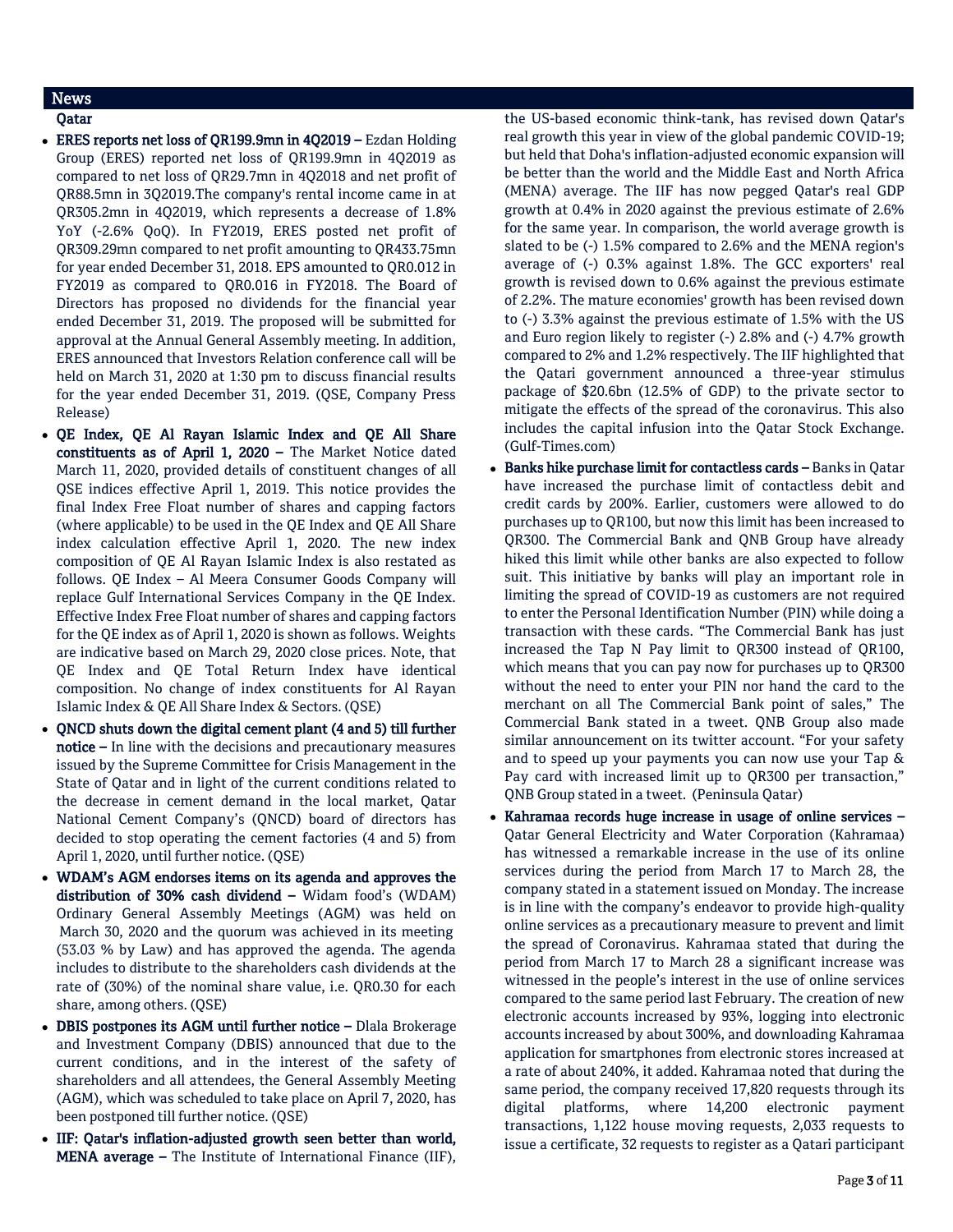eligible for exemption were made through its website and the smartphone application. (Qatar Tribune)

- Oatar Airways Cargo to resume scheduled belly-hold cargo operations to China – Qatar Airways Cargo will resume scheduled belly-hold cargo operations to China soon with the utilization of wide-body and passenger-configurated aircraft subject to government approvals. The additional cargo capacity is being added to the carrier's existing freighter service amid increased demand for the shipment of immediate goods in and out of the region. The decision to reinstate belly-hold service to six of its passenger destinations in the country is in line with airline's initiative to continue supporting worldwide connectivity, re-establishing the global supply chain, and meeting the market's strong demand for freight exports and imports. This includes the transportation of urgent medical relief aid that is pivotal to the global fight against the COVID-19 pandemic. Qatar Airways Group's Chief Executive, HE Akbar Al-Baker said, "We are pleased to resume belly-hold cargo operations to China where the COVID-19 pandemic has been significantly contained and industrial production is restoring nationwide. In addition to our dedicated freighter service, the extra belly-hold availability leveraging the flexibility and reliability of our fleet will greatly enhance our cargo handling capacity in China to support market's soaring demand for imports and exports, including the urgent outbound shipment of essential commodities, fresh produce, food products, and large proportion of medical supplies to other parts of the world that are currently facing the public health crisis." The bellyhold cargo flights will be operated on a turnaround basis assuming the routes' previously assigned flight numbers and frequencies, without any cabin crew members or passengers on-board. (Gulf-Times.com)
- QDB begins implementing COVID-19 safeguard benefits for SMEs – The Qatar Development Bank (QDB) has started implementing the financial benefits to be extended to small and mediums enterprises (SMEs) as part of the government's safeguard program for such companies which are affected due to the outbreak of the COVID-19 in Qatar. In line with the decision of the Supreme Committee for Crisis Management (to combat COVID-19) QDB has been directed to postpone the installments of all borrowers for a period of six months. QDB has announced to implement the repayment program of loans and other details. As part of the implementation of the 'National Safeguards Program in Response' to the implications of COVID-19, the QDB has posted a series of infographs on its official twitter handle highlighting the key details of the program, such as the grace period (0-6 months) for the repayment of loans (for a period of 3 years) and the interest/profit rates (1.5%) on the credit granted by QDB to various Qatari companies, including SMEs. QDB, the statebacked development agency, covers profits/ interest on loans on behalf of the beneficiary. QDB has said that if the loan amount is paid in seven to 12 months period by the beneficiary, the payment will be made against the original loan amount only (principal amount). The interest/profits ratio is estimated at the Qatar Central Bank's lending rate plus 1% service charge. For loans for a repayment period of more than one year, QDB will cover 1.5% of the profit/interest ratio on behalf of the beneficiary. The beneficiary for this period shall bear the

difference in the interest/profits ratio between the abovementioned percentages. And for the loans with a payment period of two years, the interest/profits ratio is estimated at the Qatar Central Bank lending rate plus 2% service charge. The beneficiary shall bear the full interest/profits ratio for the period. The QDB will administer the program and issue special guarantees to banks operating in the country for financing companies. The program includes companies that are fully owned by the private sector. The program includes the provision of guarantees to banks to finance the wages of workers in private companies and rents for a period of 3 months. The program duration is 3 years, which includes one year as a grace period. (Peninsula Qatar)

- MoCI issues circular on ratified contracts to hold concerts, festivals, events and special gatherings – The Ministry of Commerce and Industry (MoCI) issued a circular on holding concerts, festivals, events and special gatherings that compels contractors and providers of these services to seek consensual agreements with clients following the directives to ban concerts, festivals, events and special gatherings. The circular falls in line with the Ministry's efforts to ensure stability in business transactions between suppliers and consumers while taking into account the interests of both parties and avoiding material damages that may be caused to any party due to the preventive and precautionary measures implemented by the State to reduce the spread of the Coronavirus (COVID-19). Given that COVID-19 is considered a global pandemic and a force majeure that cannot be avoided or anticipated, which makes it difficult for some suppliers to fulfill their obligations towards consumers at the present time, and in line with this circular, the Ministry of Commerce and Industry calls on service providers to ratify new contracts that outline other dates to fulfill their obligations or to seek consensual agreements that take into account the interests of both parties with regard to the down payments and financial installments made to suppliers in return for assuming their obligations as agreed with consumers. The Ministry urges all suppliers to adhere to the provisions of the circular and to embrace this initiative in line with their social responsibility in support of the preventive and precautionary measures taken by the state to protect the health of all members of society. The Ministry will intensify its inspection campaigns to ensure the compliance of concerned parties with their obligations as stipulated in the circular and to crack down on any violations in this regard. (Qatar Tribune)
- Hazm Mebaireek Hospital to treat COVID-19 patients Hamad Medical Corporation (HMC) has announced the designation of Hazm Mebaireek General Hospital as a facility for treating coronavirus patients, with the aim of providing high-quality care for such patients in an integrated facility. HE the Minister of Public Health Hanan Mohamed Al-Kuwari said that the rapid transformation of Hazm Mebaireek General Hospital into a facility for treating coronavirus patients is an example of the proactive approach in the healthcare sector in the face of this epidemic. She added that the ministry started to move quickly from the beginning and worked to set standards through decisions without any delay, and this is exactly what we need to address the rapidly spreading coronavirus. Patients infected with coronavirus and having moderate to severe symptoms will be admitted to Hazm Mebaireek General Hospital, where they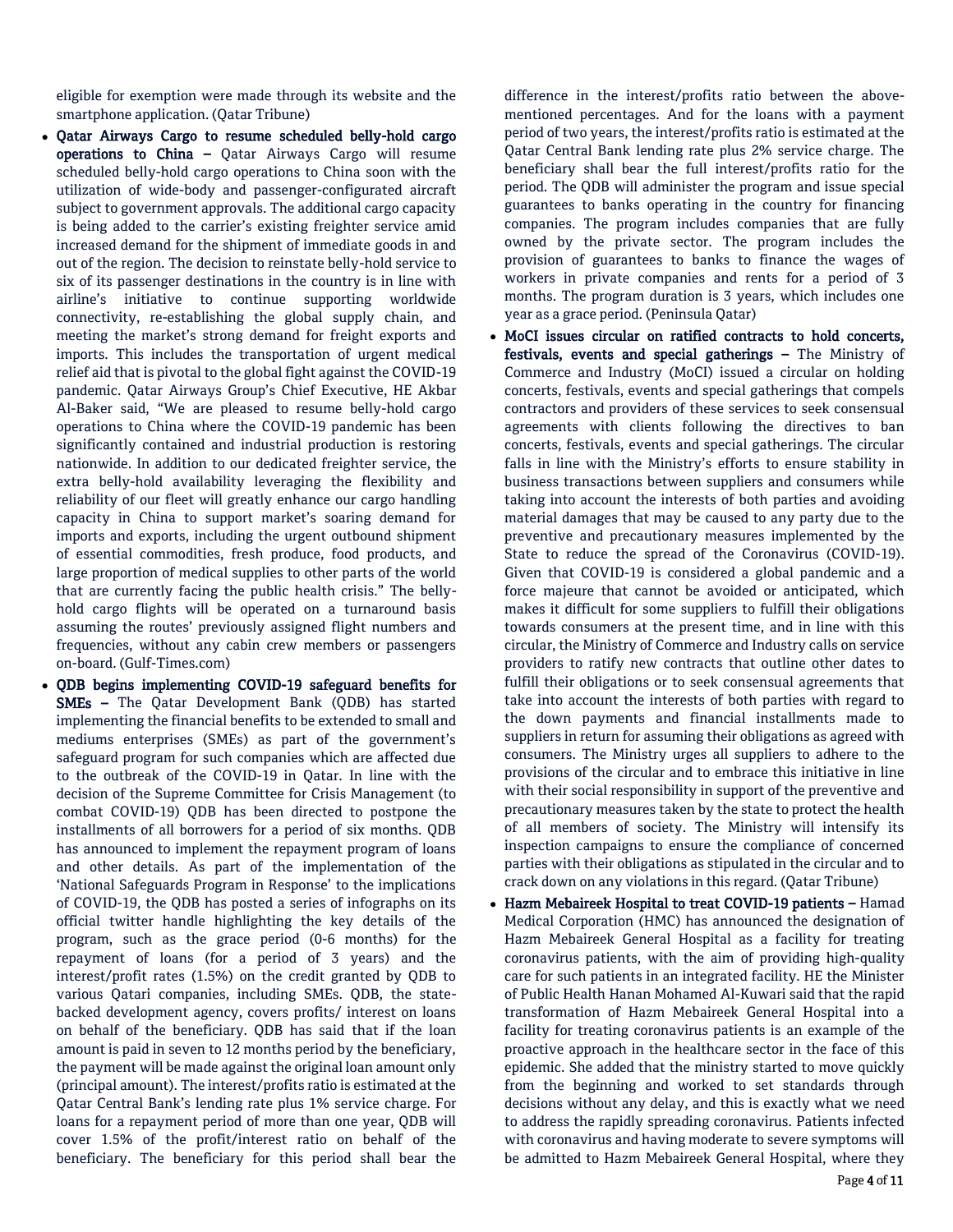will receive the necessary treatment while they are under constant surveillance. (Gulf-Times.com)

# International

- UN: Developing nations need \$2.5tn coronavirus package Developing countries will need a \$2.5tn support package this year to face the economic crisis caused by the coronavirus pandemic, a UN report said on Monday. Their economies will take "enormous hit" from high capital outflows, lost export earnings due to falling commodity prices and currency depreciations, with an overall impact likely worse than the 2008 crisis, the report said. Needed measures will include a \$1tn liquidity injection and a \$1tn dollar debt relief package, according to the paper by the UN Conference on Trade and Development (UNCTAD). Another \$500mn will be needed for emergency health services and related programs, on top of capital controls, the report added. Sub-Saharan African countries will be among the hardest hit alongside others including Pakistan and Argentina, said Richard Kozul-Wright, director of globalization and development strategies at UNCTAD who oversaw the report. In what he said was likely a conservative estimate, Kozul-Wright said the coronavirus would cause a \$2-\$3tn financing deficit over this year and next. In an early sign of the impact, portfolio outflows from main emerging economies were \$59bn a month between February and March compared to \$26.7bn in the immediate aftermath of the 2008 crisis, the report said. UNCTAD considers around 170 countries to be developing but the financing gap figure stripped out China and South Korea. (Reuters)
- Eurozone sentiment in record plunge as coronavirus strikes Eurozone sentiment suffered its steepest ever monthly decline in March as the coronavirus led to declining confidence among consumers and all sectors of the economy, in many cases even before crippling lockdowns were imposed. Economic sentiment in the 19 countries sharing the euro fell to 94.5 points in March from 103.4 in February, sharply breaking an upward trend in place from November, European Commission survey data showed on Monday. The decline was the steepest monthly drop since records began in 1985. The overall figure, the lowest since September 2013, was slightly above the average 93.0 average forecast in a Reuters poll of economists. However, the Commission said that its data might be less accurate and comparable than usual because its fieldwork effectively stalled due to containment measures designed to stem the spread of the virus. Survey responses were collected between Feb 26 and March 23, but in practice the vast majority were from before national measures were enacted, such as the closure of schools, non-food shops, restaurants, cafes and sports facilities. For Germany and Italy, between 71 and 85% of responses were collected before significant containment measures. For France, it was more than 95%. Dramatic falls in expectations concerning future production and demand and the general economic situation were behind the record slump. Future employment expectations also worsened. Selling prices expectations fell markedly in all business sectors, led by services and retail, although consumer price expectations increased. (Reuters)
- Eurozone banks heed ECB dividend warning, Swiss ignore regulators – Banks across the Eurozone are tearing up plans to

return cash to shareholders at the behest of regulators, instead shoring up reserves as the coronavirus outbreak threatens to tip the world into a deep recession. As measures to fight the pandemic paralyze economic activity, banks are on the front line in a battle to keep cash-starved businesses alive, although lenders in Switzerland and the US, in stark contrast, are pushing ahead with dividend payments regardless. The European Central Bank (ECB) told lenders last week to skip dividends and share buybacks until at least October, estimating they could save 30 billion euros by doing so, and instead direct profits towards supporting the economy. The ECB's demand was something of a quid pro quo after it helped banks cope by letting them eat into their capital and cash buffers, as well as turning on the cheap credit taps. In Italy, the current epicenter of the outbreak in Europe, UniCredit on Sunday put its planned dividend for 2019 and share buyback on hold, becoming the first Italian bank to respond to the ECB's demands. Dutch bank ABN Amro, which has been hit by a loss of roughly \$200 million during the recent market turmoil, followed suit and said it too would scrap dividend payouts for now, while online banking specialist ING, agricultural lender Rabobank and Belgium's KBC did the same. Germany's Commerzbank said it would not propose a dividend for 2019. (Reuters)

- Britain to spend 75mn Pounds getting stranded citizens home Britain will spend up to 75mn Pounds (\$93mn) to get stranded passengers home, foreign minister Dominic Raab said on Monday, adding that airlines like British Airways, easyJet and Virgin would help and planes would be chartered where necessary. Tens of thousands of British travelers stranded by the spread of coronavirus will be flown home under the new arrangement, which sees those airlines plus Jet2 and Titan offering alternative bookings where routes are cancelled. "Where commercial flights are no longer running, the government will provide the necessary financial support for special charter flights to bring UK nationals back home," Raab said at a news conference. "We've designated 75mn Pounds to support those flights and the airlines in order to keep the cost down and affordable for those seeking to return to the UK." (Reuters)
- German inflation slows below ECB target in March on cheaper oil – German annual inflation slowed sharply in March to well below the European Central Bank's target, data showed on Monday, giving the ECB additional leeway to deploy stimulus policy to counter the economic fallout from the coronavirus crisis. German consumer prices, harmonized to make them comparable with inflation data from other European Union countries, rose by 1.3 YoY after posting a 1.7% increase in the previous month, the Federal Statistics Office said. The ECB targets inflation of close to but below 2%. The reading was below a Reuters forecast for 1.4%. A breakdown of the data showed that cheaper energy had played a role in weakening inflationary pressures. It also showed that the stockpiling of food products unleashed by the coronavirus pandemic had only a mild impact on prices. "This is obviously due to the collapse of oil prices, which is the result of the conflicts between OPEC and Russia," said Ralph Solveen of Commerzbank. "The coronavirus crisis has also contributed to a slump in demand." On the month, EU-harmonized prices rose by 0.1% in March, in line with the forecast. The European Central Bank has ditched a cap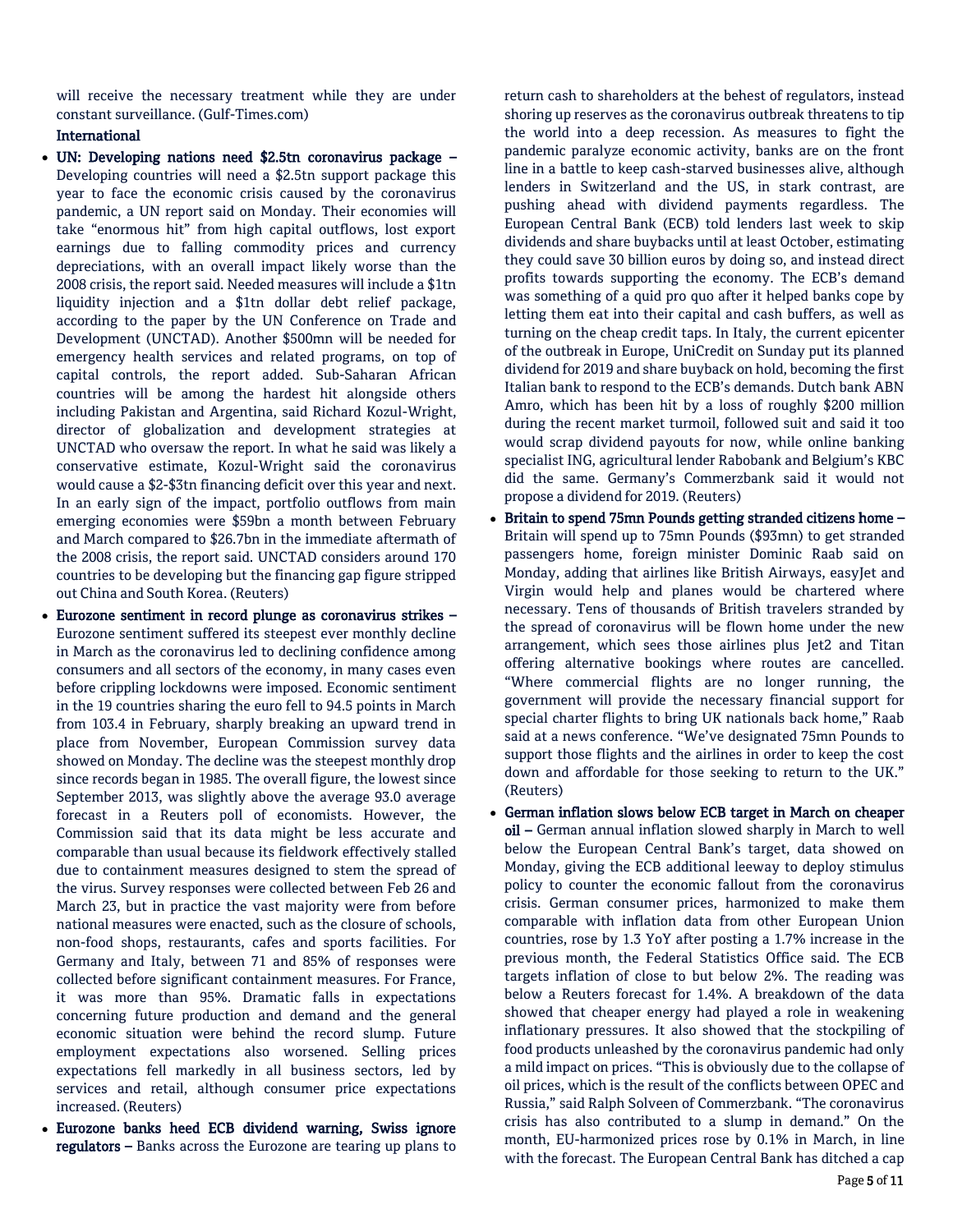on how many bonds it can buy from any single euro zone country, clearing the way for potentially unlimited moneyprinting as it scales up its response to the coronavirus outbreak. (Reuters)

- Japan's factory output slows, plunge seen as virus grips economy – Japan's industrial output rose in February at a slower pace than the previous month and factories expect production to plunge in March, adding to growing signs the coronavirus pandemic is taking a toll on an economy already on the cusp of recession. While retail sales held up, job availability fell to a near three-year low in February in a sign the economy was losing momentum even before the fallout from the virus outbreak widened in March. Analysts say the full impact of the pandemic will start to appear in data for March and beyond, which some say could show Japan on course for a deep stagnation. Factory output rose 0.4% in February, government data showed on Tuesday, exceeding a median market forecast for a 0.1% gain but slower than the 1.0% increase in January. Automakers and machinery manufacturers suffered output declines mainly due to factory shutdowns in China, which led to delays in procuring parts, a government official told reporters. Manufacturers surveyed by the government expect output to fall 5.3% in March and increase 7.5% in April, the data showed. The forecasts may prove too optimistic as they were taken in early March, when companies had less clarity on the extent of damage from the pandemic, a government official told a briefing. Separate data showed retail sales rose 1.7% in February from a year earlier, as weak department store sales were offset by brisk demand for food and beverages by households staying home due to the virus. The data underscores the challenge Prime Minister Shinzo Abe faces in preventing the pandemic from wiping out the benefits his "Abenomics" stimulus policies have brought to the economy. Abe has pledged a huge stimulus package that would be bigger than one launched during the global financial crisis to cushion the outbreak's hit to growth. Behind calls for big spending are growing signs of the pain felt by retailers and households. The jobs-to-applicants ratio fell to 1.45 in February from 1.49 in January, labor ministry data showed, marking the lowest level in nearly three years. (Reuters)
- Japan ruling party eyes 100tn Yen stimulus to battle coronavirus – Japan's ruling party called for stimulus worth a total of 100tn Yen (\$926bn), or 16-17% of economic output, to combat the hit to the economy from the coronavirus, with the government set to sell bonds worth 16tn Yen to help fund it. Liberal Democratic Party policy chief Fumio Kishida unveiled the government's draft proposal, saying he wanted to secure a stimulus package worth at least 60tn Yen, with direct spending worth 20tn Yen. Taking account of a package of measures compiled last December to ease the pain from the fallout of the Sino-US trade war, the combined size of the stimulus steps could top 100tn Yen, Kishida said. That would well exceed the size of a stimulus package Japan rolled out in the wake of the 2008/09 global financial crisis, which totaled 57tn Yen with 16tn Yen in spending. "The size of the measures would reach 16-17% in terms of Japan's GDP, bringing it on a par with US measures totaling \$2.2tn," Kishida told reporters. To fund the package, Japan has no choice but to issue deficit-covering bonds, another lawmaker said, straining the industrial world's

heaviest debt burden that is already twice the size of its economy. While many lawmakers sought cuts in the national sales tax that went up to 10% last October, Kishida said that would be hard, citing the difficulty of returning the tax to the current level once it had been cut. The ruling party would finalize the proposal on Tuesday for submission to Japanese Prime Minister Shinzo Abe, he added. (Reuters)

- China unexpectedly cuts reverse repo rate by most in five years to support virus-hit economy – China's central bank unexpectedly cut the rate on reverse repurchase agreements by 20 basis points on Monday, the largest in nearly five years, as authorities ramped up steps to relieve pressure on an economy ravaged by the coronavirus pandemic. The People's Bank of China (PBOC) announced on its website that it was lowering the 7-day reverse repo rate CN7DRRP=PBOC to 2.20% from 2.40%, but it did not give a reason for the move. Ma Jun, a central bank adviser told state media that China still has ample room for monetary policy adjustment and the rate decision took into consideration the return of Chinese companies to work, the global virus situation and a deterioration in the external economic environment. It was the third cut in the 7-day rate since November, and comes as the coronavirus infections in China - where the outbreak originated late last year - has slowed from a peak in February. The country has so far reported 3,304 deaths from 81,470 infections. Global policymakers have rolled out unprecedented stimulus measures in the past few weeks, cutting rates sharply and injecting trillions of dollars to backstop their economies as many countries have been put under tight lockdowns to contain the pandemic. (Reuters)
- China March factory activity unexpectedly expands, but outlook still grim - Factory activity in China unexpectedly expanded in March after contracting sharply to a record low, but the rapid global spread of the coronavirus is expected to keep businesses and the overall economy under heavy pressure as foreign demand slumps. China's official Purchasing Managers' Index (PMI) rose to 52 in March from a collapse to a record low of 35.7 in February, the National Bureau of Statistics (NBS) said on Tuesday, above the 50-point mark that separates monthly growth from contraction. Analysts polled by Reuters expected the March PMI to come in at 45.0. The NBS attributed the surprise rebound in PMI, a month-on-month indicator, to its record low base in February and cautioned that the readings do not signal a stabilization in economic activity. Markets reacted positively to the PMI survey, with Asian stock rising as investors seemed relieved by the rare good news as the pandemic showed few signs of abating. Many warn that manufacturers and overall economic activity will remain under intense pressure in coming months in light of the rapid spread of the virus across the world, the unprecedented lockdowns in several countries and the almost near certainty of a global recession. Beijing, at great costs to the economy, had imposed draconian quarantine rules and travel restrictions to curb the pandemic that has killed more than 3,000 in the country. But as locally transmitted infections dwindle, most businesses have reopened and life for millions of people has started to slowly return to normal. Yet, the pace of business resumptions has been constrained by China's efforts to guard against a second wave of infections from abroad. The survey's sub-index of manufacturing production picked up to 54.1 in March from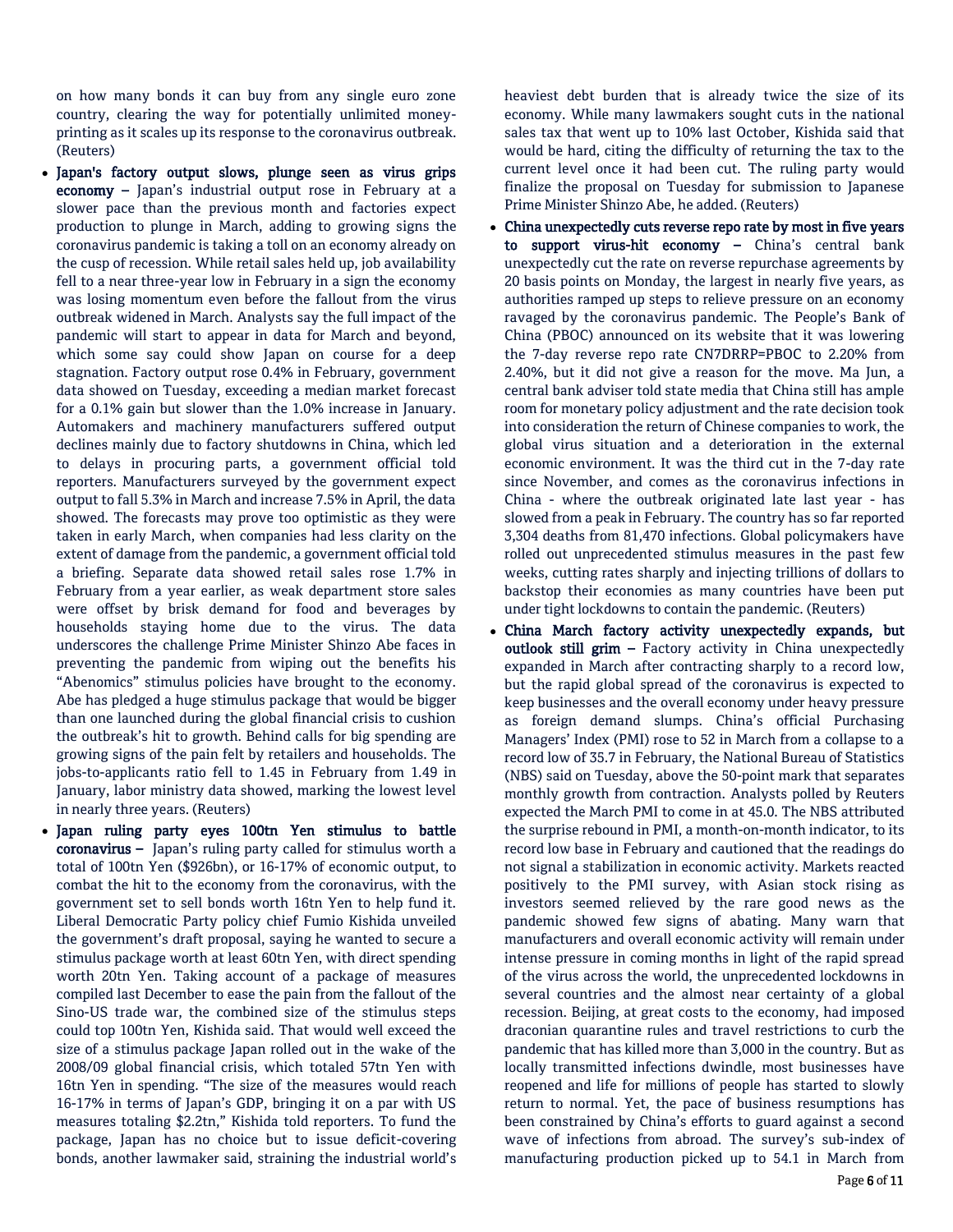February's 27.8, while a reading of new orders rose to 52 from 29.3 a month earlier. New export orders received by Chinese manufacturers ticked up to 46.4 from 28.7 in February, but were still mired in contraction. (Reuters)

- Official PMI: China's service sector activity expands in March after virus shock – China's services activity expanded in March after slumping to a record low the previous month, but business is expected to take some time to return to normal as the economy struggles to recover from the coronavirus shock. The official non-manufacturing Purchasing Managers' Index (PMI) rose to 52.3, after plunging to 29.6 in February, the National Bureau of Statistics said on Tuesday. The 50-point mark separates growth from contraction on a monthly basis. The coronavirus outbreak and strict measures to contain it saw many parts of the country locked down, severely disrupting the manufacturing and services sectors. Shops, restaurants and transport-related businesses saw a slump in sales due to quarantine measures and travel restrictions. The official January composite PMI, which includes both manufacturing and services activity, rose to 53 from February's 28.9. (Reuters)
- China takes steps to heal virus-hit economy as infections fall China ramped up efforts on Monday to heal the world's secondbiggest economy as health authorities reported a further drop in new coronavirus cases, although the country remains wary of carriers of the disease coming from abroad and infected people who exhibit no symptoms. The city of Wuhan, the source of the pandemic, reported no new cases for a sixth day, as businesses reopened and residents set about reclaiming a more normal life after a lockdown of almost two months. Smartly turned out staff waited in masks and gloves to greet customers at entrances to the newly reopened Wuhan International Plaza, home to boutiques of luxury brands such as Cartier and Louis Vuitton. Electric carmaker Tesla Inc has also reopened a showroom in Wuhan. Sunday's tally of 31 new cases in mainland China - comprising one locally transmitted infection and 30 imported cases - was down from 45 the previous day, the National Health Commission said. As infections fall, policymakers are scrambling to revitalize an economy nearly paralyzed by months of curbs aimed at controlling the spread of the flu-like disease. On Monday, the central bank unexpectedly cut the interest rate on reverse repurchase agreements by 20 basis points, the largest in nearly five years. The government is pushing businesses and factories to reopen, as it rolls out fiscal and monetary stimulus to spur recovery from what is feared to be an outright economic contraction in the quarter to March. China's exports and imports could worsen as the pandemic spreads, depressing demand both at home and abroad, Xin Guobin, the vice minister of industry and information technology, said on Monday. (Reuters)

## Regional

 Moody's: Islamic financing asset growth to continue to pick up in 2020 – Islamic financing asset growth will continue to pick up in 2020, Moody's Investor Service stated and noted that mergers between Islamic and conventional banks in the GCC will drive one-off increases in assets, as they did in 2019. Strong demand across core Islamic markets is likely to continue to support growth in Islamic financing assets in 2020, Moody's stated in a report yesterday. The merger of Barwa Bank and

International Bank of Qatar (completed in April 2019) created the third-largest Islamic bank and sixth-largest bank in Qatar, with an estimated market share of 6% of total loans and assets of around \$22bn, Moody's noted. Growth in Islamic financing assets accelerated in 2019, consistent with the overall expansion in banking system assets across core Islamic banking markets, it said. In addition, Moody's noted Islamic financing asset growth continued to outpace conventional asset growth across these markets. As a result, the market share of Islamic financing assets in core Islamic markets increased to 31.2% of total financial assets (including conventional bank loans), from 29.2% in December 2017. The GCC region and Malaysia have led the growth in Islamic financing assets, the report said. In the GCC, Islamic finance penetration increased over the last decade to 44% as of September 2019 from 32% in December 2009. The main driver was retail demand for Shari'ah-compliant financial services, which powered strong financing growth of around 6.2% in compound annual terms in the last three years, compared with a 4.5% increase in conventional bank financing. (Gulf-Times.com)

• Moody's expects \$180bn Sukuk issuance this year - Sukuk issuance will stabilize after growing for four consecutive years, supported by the deficit financing needs of some GCC sovereigns, amid weaker oil prices and higher Sukuk refinancing, Moody's Investor Service has stated in a report. Moody's expects Sukuk issuance of around \$180bn in 2020, after a 36% rise in 2019 to \$179bn. "Continued focus on this industry and increased activity by the governments of the core Islamic finance markets, regionally and internationally, will support issuance. The deficit financing needs of some GCC sovereigns, amid weaker oil prices and higher Sukuk refinancing, will also provide support. "Corporate issuance in asset-backed Sukuk will remain limited because of more attractive conventional market opportunities. Nevertheless, Sukuk issuance from these sectors could help to underpin the industry's longer-term potential," Moody's stated in a report titled 'Cross Sector – Islamic Finance' yesterday. Moody's expects Sukuk issuance will stabilize in 2020 after growing a robust 36% to around \$180bn in 2019 – the fourth consecutive year of expansion. Of this, around \$110bn had maturities of more than one year at the time of issuance, the highest volume of long-term issuance to date. A 55% increase in short-term issuance, primarily from Malaysia and Indonesia, was the biggest driver of the recent growth. Global sovereign Sukuk issuance, including long- and short-term Sukuk from national governments, central banks and supranational organizations, increased by 31% to \$119bn in 2019, from \$91bn in 2018. Despite lower oil prices, Moody's expects Sukuk issuance to remain broadly stable around the \$180bn mark in 2020. This will be driven largely by sovereigns, given their higher financing needs owing to lower oil prices and a slowdown in fiscal consolidation, and as major issuers gradually increase the share of Sukuk in fiscal deficit financing. In the medium term, the report noted that gross issuance will rise further as GCC Sukuk issued after 2015 begin to mature and are refinanced via new issuance. That said, Moody's noted downside risks are rising in the short term because of the fallout from the coronavirus outbreak, as prolonged market disruption could dissuade issuers from coming to market. (Gulf-Times.com)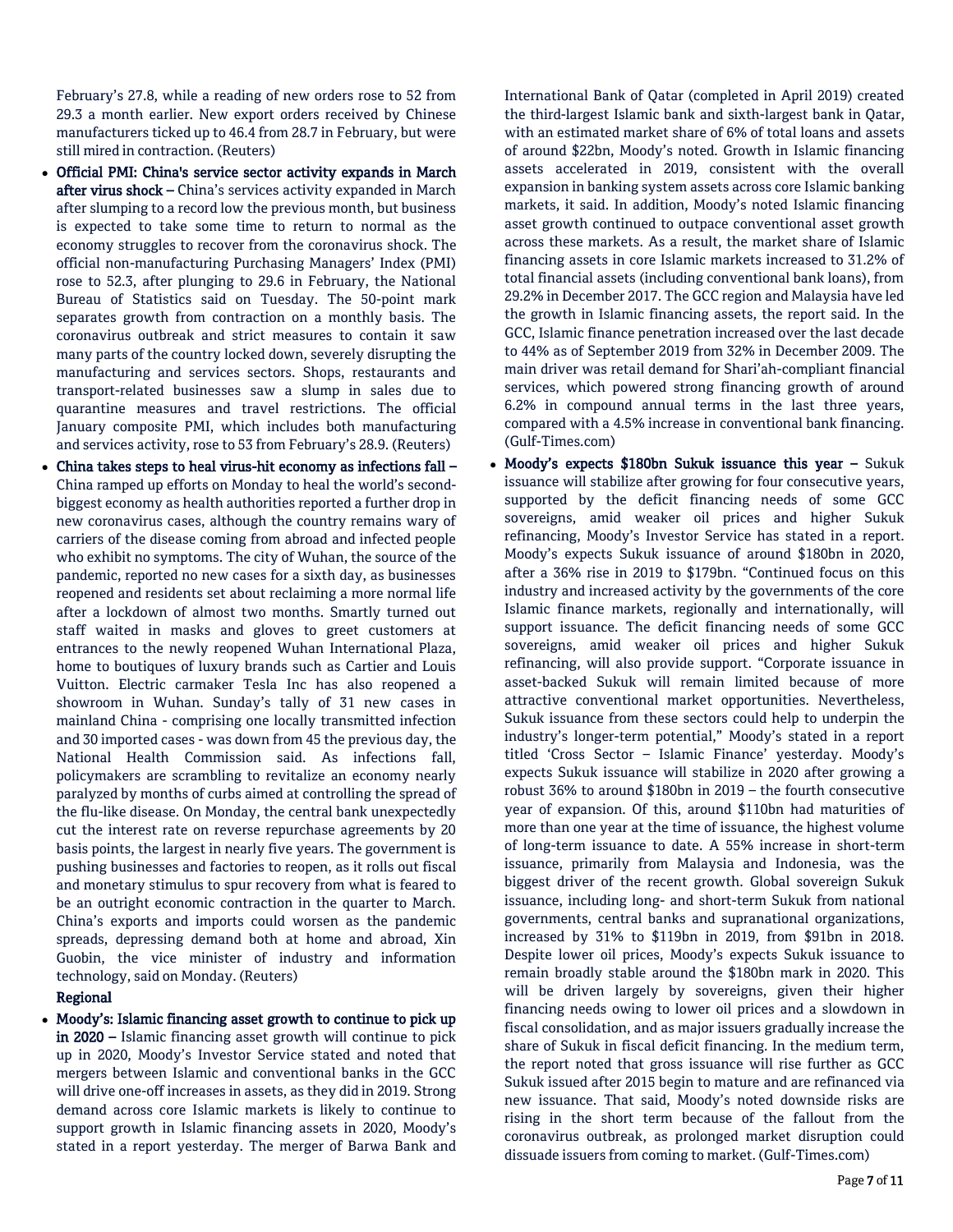- S&P: Gulf countries set to face headwind from coronavirus, low oil prices, capital flight – Gulf oil exporting countries are expected to face headwinds this year from lower oil prices, economic pressures due to the coronavirus outbreak, and capital flight from emerging markets, S&P Global Ratings stated. Saudi Arabia is likely to see a "sharp rise" in its fiscal deficit this year due to oil supply increases and a collapse in oil demand, S&P stated. However, financially weaker Gulf countries like Bahrain and Oman would be likely to receive support from their wealthier Gulf neighbors if their currency pegs to the US dollar were to be under threat, the credit rating agency stated. (Reuters)
- Saudi Arabia and UAE businesses battle cash crunch despite anti-coronavirus stimulus – Saudi Arabia and the UAE are spending tens of billions to prop up their economies during the coronavirus crisis and oil price slump but the scaling back of state projects is blunting the impact. The pain felt by the tourism, retail, hospitality and logistics sectors due to global travel disruptions and closure of most public venues is spreading to the contracting and oil services industries in the Arab world's biggest economies. Saudi Arabia last week announced suspension of work on the third phase of a \$100bn expansion of the Grand Mosque in Mecca over coronavirus fears. Two days earlier, construction giant Saudi Binladin Group stated in an internal note, seen by Reuters, that two employees on the project had been infected. Riyadh-based MOBCO Civil Construction sent a memo to staff in the Saudi cities of Riyadh, Mecca and Medina notifying them that it plans to cut wages between 25% to 50% due to "unforeseen circumstances of COVID-19", according to the internal document dated March 25, which was seen by Reuters. State spending in the energy producing Gulf is the main engine of economic growth. Saudi and UAE authorities have announced nearly \$70bn in stimulus to ease the impact of the coronavirus outbreak. Fitch Ratings stated this accounted for more than 10% of the UAE's GDP and over 4% of that of Saudi Arabia. The stimulus consists largely of monetary and off-budget measures, for example loan repayment holidays to distressed businesses and individuals. (Reuters)
- S&P: Expect rich Gulf states to step in if currency pegs at risk S&P stated on Monday it would expect wealthier Gulf states to provide support if any of the region's financially-strained countries saw their currency pegs come under threat. S&P downgraded a number of Gulf states last week following the year's slump in oil prices, but it said on Monday that it expected the bloc's currency pegs to stay intact despite the growing pressure on finances. "If the pegs (of recently downgraded countries) were under threat then we expect that wealthier GCC countries would step in," to prevent "contagion" worries about their own pegs, S&P Analyst, Zahabia Gupta said. (Zawya)
- Saudi Arabia's 4Q2019 real GDP falls 0.3% YoY The General Authority for Statistics in Riyadh published Saudi Arabia's 4Q2019 preliminary GDP which showed that the real GDP fell 0.3% YoY. The GDP came in at SR685bn in 4Q2019 compared to SR687bn in the same quarter a year ago. Crude oil & natural gas came in at SR254.4bn compared to SR270.7bn, a fall of 6% YoY. Petroleum refining came in at SR22.9bn compared to SR23.8bn, a fall of 4% YoY. (Bloomberg)

# Saudi Arabia plans to boost oil exports to 10.6mn bpd from May – Saudi Arabia plans to boost its oil exports to 10.6mn bpd from May because the country is burning less oil for power generation and there is also lower domestic consumption, a Saudi Energy Ministry official said. The world's top oil exporter has already made plans to boost its crude supply and exports sharply after the collapse earlier this month of a three-year deal between the OPEC and other producers, led by Russia. The rise in crude oil exports will be "starting from May by about 600,000 barrels per day," the official said. "This increase came as a result of displacing crude with natural gas from the Al-Fadhili gas plant as a fuel for generating electricity," the official said. He also said it followed a decrease in local demand for petroleum products due to the reduction in transportation as a result of precautionary measures in place to limit the coronavirus outbreak. Saudi Arabia had said this month it had directed national oil company Saudi Aramco to keep supplying crude at a record rate of 12.3mn bpd in coming months and export more 10mn bpd from May. The country is willing to maintain its survival-of-the-fittest oil strategy by using its vast supplies and financial muscle to drive out higher-cost rivals for the long term, sources have told Reuters. Saudi Arabia produces more than a tenth of global crude. (Reuters)

- Saudi Aramco weighs pipeline stake sale to raise over \$10bn Saudi Aramco is weighing the sale of a stake in its pipeline unit to raise money amid a slump in crude prices, according to sources. Saudi Aramco may need to raise cash this year as it confronts a historic rout in oil prices and a burgeoning list of spending obligations. The company has reaffirmed its commitment to pay out \$75bn in dividends this year and also needs to make the first installment for its \$70bn acquisition of a stake in chemicals producer Saudi Basic Industries Corp. Saudi Aramco, the world's most valuable publicly traded company after selling shares on the Riyadh exchange last year, could raise more than \$10bn from the sale, the sources said. Saudi Aramco has already held some preliminary discussions with potential advisors on the deal, however, talks are still at an early stage and Aramco may decide against a sale, the sources said. (Bloomberg)
- Saudi Arabia's wheat strategic reserves exceed 1mn tons Saudi Arabia's strategic reserves of wheat exceeds 1mn tons and the country plans to start importing at least 1.2mn tons more as of next month, the Agriculture Ministry's spokesman said. His comments came amid concerns over supply tensions arising from the coronavirus crisis. The Kingdom has also expanded the list of countries from which it can import livestock and does not have any concerns about shortages of livestock supply, Abdullah Abalkhail said at a televised press conference. Saudi consumption of food and livestock is expected to increase, with the approach of the Muslim month of Ramadan. "We assure the availability of food supplied from the local and strategic reserve," he said. (Reuters)
- Saudi Arabia fill oil storage in Egypt in preparation to flood market – Saudi Arabia is directing huge amounts of crude oil toward Egypt as part of the world's biggest exporter's preparations to flood Europe with barrels. The Kingdom has exported about 1.3mn bpd toward the North African country so far in March, ship-tracking data compiled by Bloomberg show.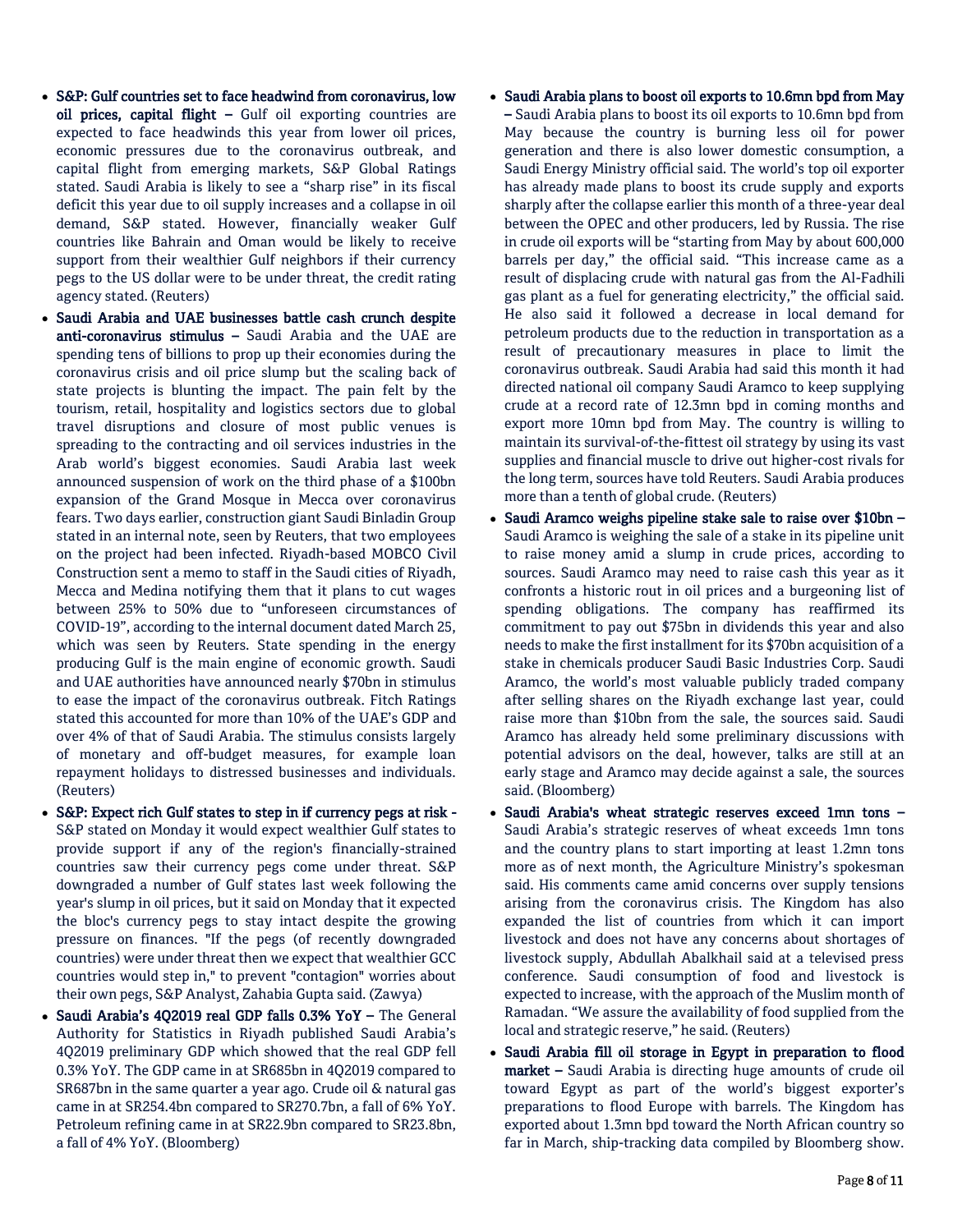The flow is by far the largest in at least three years. The cargoes will go to a terminal at the south end of the Suez Canal before getting pumped across the country to a storage and export facility on the Mediterranean Sea. Two people with knowledge of the matter say the additional cargoes will then get reexported from that port -- Sidi Kerir as part of Saudi Arabia's plan to supply as much as it can, at deep discounts, into a market that's drowning in crude because of a demand shock caused by the coronavirus. (Bloomberg)

- UAE's Gulf Navigation to issue AED125mn Islamic Sukuk Shareholders of UAE's Gulf Navigation Holding have approved the issuance of Islamic Sukuk, with a total value of AED125mn. The decision was reached during the company's general assembly meeting held on March 29. The Dubai-listed maritime and shipping company stated the issuance will happen by way of a private placement to qualified investors. The total number of Sukuk is AED125mn and the issuance price per SAK is AED1. Profit payments are pegged at 12% per annum, payable every six months. The company's board will be delegated the authority to determine the issuance date. (Zawya)
- Expo 2020 Dubai organizers support one-year delay due to coronavirus – Organizers of Expo 2020 Dubai on Monday backed a proposal to postpone the event for one year due to the coronavirus pandemic. Reuters earlier on Monday reported Expo was due to be postponed by a year at the request of participating countries who want to focus on tackling the virus. "Many countries have been significantly impacted by COVID-19 and they have therefore expressed a need to postpone the opening of Expo 2020 Dubai by one year, to enable them to overcome this challenge," Director General for Expo 2020 Dubai Reem Al-Hashimy said. "The UAE and Expo 2020 Dubai have listened. And in the spirit of solidarity and unity, we supported the proposal to explore a one-year postponement at today's Steering Committee meeting." An estimated 11mn overseas visitors were expected to attend the showpiece of culture, business and technology featuring pavilions from 192 countries. A final decision will be made in June by member states of the Paris-based Bureau International des Expositions, which awards the event. (Reuters)
- Emaar's listed companies decide not to pay dividend for 2019 Dubai's Emaar stated three of its listed companies will not pay dividends for 2019 in "view of the current circumstances." Emaar Properties, Emaar Development and Emaar Malls, according to their financial statements. The companies did not explain the circumstances that led to the decision. (Bloomberg)
- flydubai to reduce staff pay for three months due to coronavirus – UAE carrier flydubai will reduce pay for its employees for three months from April due to the impact of the global coronavirus crisis on its business, a spokeswoman said on Monday. Airlines around the world have been hammered by the outbreak that has virtually halted international travel. Flydubai has suspended scheduled operations. "This decision has not been taken lightly. It has been made to offer some stability at a time of uncertainty and to minimize the impact on all its employees when the normal pattern of life has been disrupted," the spokeswoman told Reuters. The spokeswoman did not say by how much pay would be reduced but said senior employees would contribute a greater share and that measures

had been taken to reduce the impact on junior staff. Other employee benefits would not be affected, she said. (Reuters)

- Dana Gas seeks approval to hold feasibility study for demerger – Dana Gas's board sought shareholder's approval to conduct a feasibility study for a potential demerger and to start evaluating its assets. The shareholders meeting is scheduled to take place on April 14, the Sharjah, UAE-based energy producer stated. It did not provide further details. The company stated earlier this month that it is continuing with its strategic review of its Egyptian assets and "has been encouraged by the level of interest that it has received to date." (Bloomberg)
- IMF urges Kuwait to reduce oil dependence, boost savings Kuwait needs to urgently reduce its dependence on oil revenues and boost savings, despite its vast financial buffers and low levels of debt, the International Monetary Fund (IMF) stated on Monday. Kuwait - a major oil exporter - saw its overall economic growth decline to 0.7% last year from 1.2% in 2018, as oil production cuts agreed with OPEC and non-OPEC partners weighed on its oil sector, the IMF stated in a report. The report, based on information available as of March 2, was prepared before the coronavirus outbreak became a pandemic, the Washington-based international lender said. "It, therefore, does not reflect the implications of these developments and related policy priorities. The outbreak has greatly amplified uncertainty and downside risks around the outlook." Kuwait's fiscal financing needs, excluding investment income and discounting compulsory transfers to the country's Future Generations Fund (FGF), remained large at 7.7% of GDP in the fiscal year 2018-2019. Kuwait's fiscal year starts on April 1. "The challenge to reduce dependence on oil and boost savings has become more urgent. Kuwait has large financial buffers and low debt, but the window of opportunity to tackle its challenges from the position of strength is narrowing," the IMF stated, citing subdued forecasts for oil revenues. (Reuters)
- Moody's places Kuwait's 'Aa2' rating on review for downgrade -Moody's Investors Service has placed Kuwait's 'Aa2 long-term issuer rating on review for downgrade. The decision to place Kuwait's issuer rating on review for downgrade reflects the significant decline in government revenues resulting from the sharp decline in oil prices combined with weak governance leading to heightened uncertainty that the government will be able to access sufficient sources of financing at a time when its financing needs have increased significantly. Moody's judgment regarding effective governance was one of the drivers of this action. The rapid and widening spread of the coronavirus outbreak, deteriorating global economic outlook, falling oil prices, and asset price declines are creating a severe and extensive credit shock across many sectors, regions and markets. The combined credit effects of these developments are unprecedented. With a government revenue base nearly entirely reliant on oil, Kuwait is highly exposed to the collapse in oil prices that has resulted from depressed global oil demand and a slow adjustment of supply following the collapse of the OPEC+ agreement. During the review, Moody's will assess the government's capacity to adjust the sovereign's funding strategy in light of the ongoing parliamentary impasse regarding legal authorization to issue debt that is accelerating the depletion of the liquid assets within the General Reserve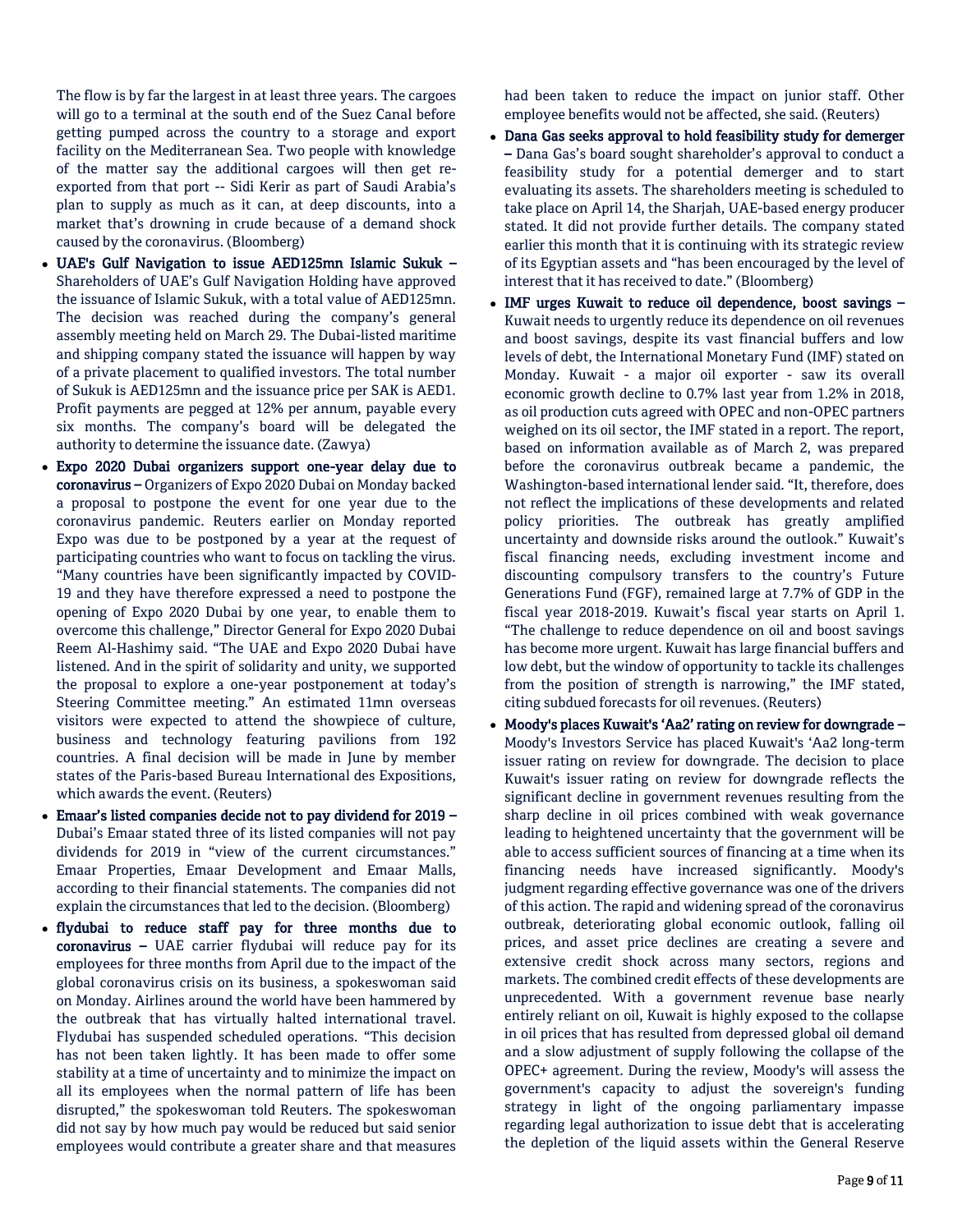Fund (GRF, the smaller stabilization fund which holds part of the sovereign wealth fund assets managed by the Kuwait Investment Authority). Moody's will also assess the government's policy response to prevent the budget deficit from widening to close to 30% of GDP this year. Without new financing sources, Kuwait's creditworthiness would be significantly weaker than currently estimated. And even if financing is secured for the short term, the absence of a credible medium-term funding strategy may indicate markedly weaker institutions and governance strength, and creditworthiness, than Moody's has so far assumed. (Bloomberg)

- Kuwaiti banks can cope with coronavirus shock The Kuwait Banking Association stated on Monday local lenders had the financial strength to absorb the shocks created by the coronavirus pandemic. "The history of the Kuwaiti banking sector in dealing with crises in the past decades proves its ability to ride through them and to continue to grow and make a profit," it stated. (Reuters)
- S&P lowers ratings on two Kuwaiti banks S&P lowered its ratings on National Bank of Kuwait (NBK) to 'A' from 'A+' and those on Boubyan Bank to 'A-' from 'A'. The outlooks on the two banks are Stable. S&P downgraded Kuwait because S&P thinks the lower oil prices and slow reform momentum in recent years will have negative economic and fiscal implications for the sovereign. In March 2020, S&P has revised down its oil price assumption to \$30 per barrel. Around 80% of Kuwait's exports are destined for Asia, where regional economies have already been undermined by the COVID-19 pandemic, causing demand for oil to contract. Kuwait's non-oil economy is likely to grow only slowly in 2020-2021. (Bloomberg)
- Moody's places Oman's 'Ba2' rating under review for downgrade – Moody's has today placed the 'Ba2' issuer rating of the Government of Oman under review for downgrade. The decision to place the rating under review for downgrade reflects Oman's increased external vulnerability and government liquidity risks following the large oil price shock and the severe tightening in external financing conditions compared with a few weeks ago when Moody's downgraded Oman's ratings to 'Ba2' with a 'Stable' outlook. Moody's judgment regarding effective governance was one of the drivers of this action. The severity of the external shock experienced by Oman is amplified by its relatively weak institutional and governance strength which, over the past four years, have impeded fiscal and economic adjustment to lower oil prices, leaving the sovereign exposed to further and more durable shocks. The rapid and widening spread of the coronavirus outbreak, deteriorating global economic outlook, falling oil prices, and asset price declines are creating a severe and extensive credit shock across many sectors, regions and markets. The combined credit effects of these developments are unprecedented. Oman is highly exposed to the loss in government revenue due to the decline in oil prices and increase in financing costs that result from financial market dislocation. (Bloomberg)
- Oman state companies told to pause capital outlays and cut expenses – Oman is extending austerity measures by telling government-owned companies to cut expenditure after the plunge in oil prices. All state-run companies will reduce their operational and administrative expenses in 2020 by 10%, the

Finance Ministry stated. It also asked government-owned firms to stop the implementation of any new projects or capital spending for this year. Oman, the Gulf country most exposed to the fallout from the oil-price war, already announced plans to reduce budget spending by 5% as the health emergency and much lower crude prices hammer revenue. Facing its seventh straight year in the red, Oman's fiscal deficit is expected to average almost 8% of GDP over 2021-2023, according to S&P. "The sharp drop in oil prices in 2020 will intensify Oman's fiscal and external pressures, leading to a faster deterioration in the government's balance sheet, which has considerably weaker buffers than during the 2014-2015 oil price shock," S&P stated last week when it downgraded the government's long-term credit rating one step to 'BB-'. (Bloomberg)

- Oman sells OMR5mn 91-day bills at yield 0.502% Oman sold OMR5mn of 91-day bills due on July 1, 2020. The bills were sold at a price of 99.875, having a yield of 0.502% and will settle on April 1, 2020. (Bloomberg)
- Bahrain sells BHD70mn 91-day bills at yield 2.21% Bahrain sold BHD70mn of 91-day bills due on July 1, 2020. The bills were sold at a price of 99.445, having a yield of 2.21% and will settle on April 1, 2020. (Bloomberg)